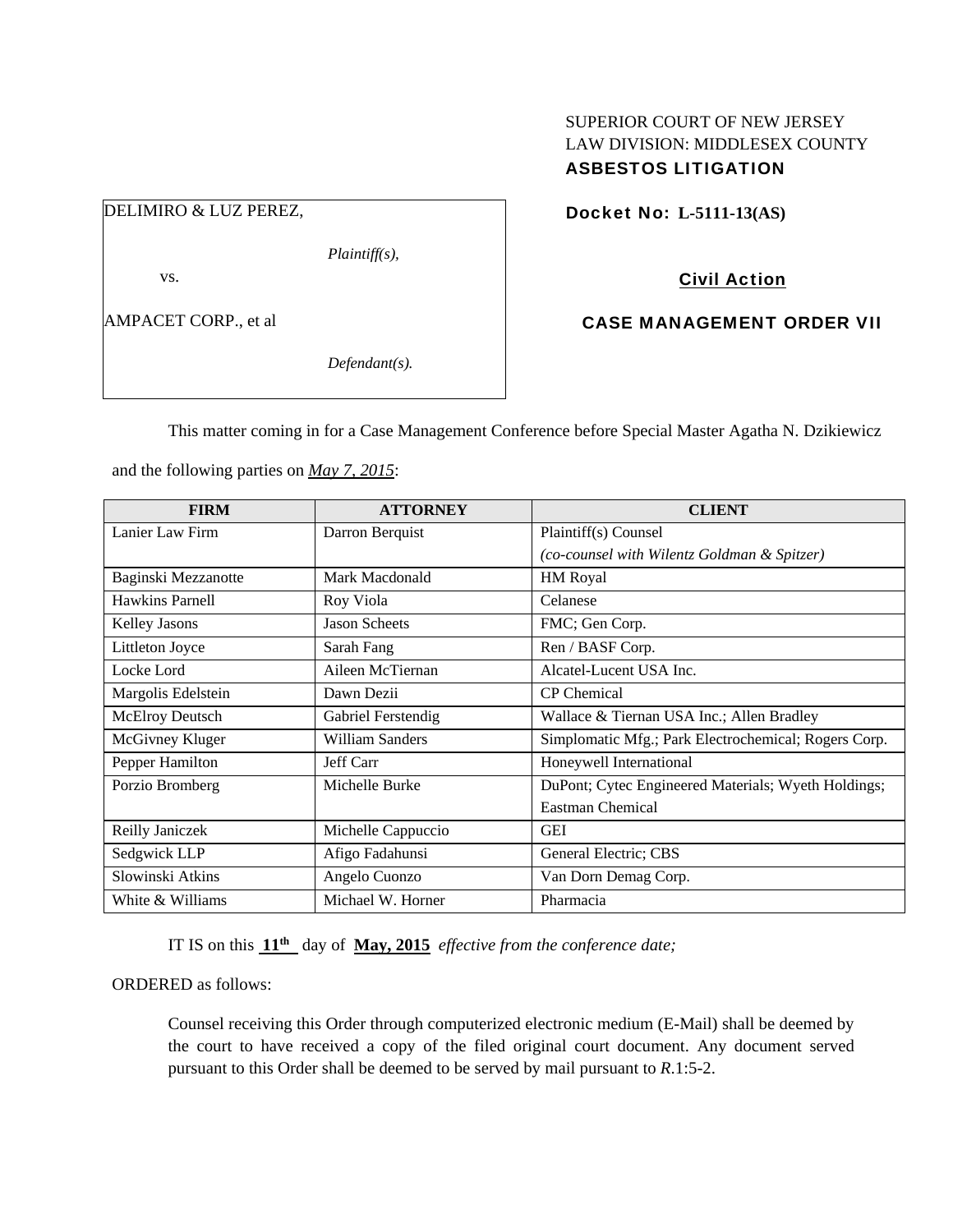## **DISCOVERY**

- June 22, 2015 Depositions of fact witnesses Tedona, Szanati, and Hernandez shall be completed by this date.
- June 30, 2015 Plaintiff shall serve answers to wrongful death interrogatories by this date.

#### **EARLY SETTLEMENT**

July 8, 2015 Settlement demands shall be served on all counsel and the Special Master by this date.

#### **SUMMARY JUDGMENT MOTION PRACTICE**

| June 26, 2015  | Plaintiff's counsel shall advise, in writing, of intent not to oppose motions by this<br>date. |
|----------------|------------------------------------------------------------------------------------------------|
| July 10, 2015  | Summary judgment motions shall be filed no later than this date.                               |
| August 7, 2015 | Last return date for summary judgment motions.                                                 |

#### **MEDICAL DEFENSE**

August 31, 2015 Defendants shall serve expert medical reports no later than this date.

### **LIABILITY EXPERT REPORTS**

- September 11, 2015 Defendants shall identify its liability experts and serve liability expert reports, if any, by this date or waive any opportunity to rely on liability expert testimony.
- October 2, 2015 Plaintiff shall identify its rebuttal liability experts and serve rebuttal liability expert reports, if any, by this date.

#### **EXPERT DEPOSITIONS**

October 30, 2015 Expert depositions shall be completed by this date. To the extent that plaintiff and defendant generic experts have been deposed before, the parties seeking that deposition in this case must file an application before the Special Master and demonstrate the necessity for that deposition. To the extent possible, documents requested in a deposition notice directed to an expert shall be produced three days in advance of the expert deposition. The expert shall not be required to produce documents that are readily accessible in the public domain.

#### **PRE-TRIAL AND TRIAL**

| July 1, 2015              | The settlement conference previously scheduled on this date is <b>cancelled</b> .                                                                                                                                        |
|---------------------------|--------------------------------------------------------------------------------------------------------------------------------------------------------------------------------------------------------------------------|
| October 21, 2015 @ 9:30am | Settlement conference. All defense counsel shall appear with authority to<br>negotiate settlement and have a representative authorized to negotiate<br>settlement available by phone. Any request to be excused from the |

\_\_\_\_\_\_\_\_\_\_\_\_\_\_\_\_\_\_\_\_\_\_\_\_\_\_\_\_\_\_\_\_\_\_\_\_\_\_\_\_\_\_\_\_\_\_\_\_\_\_\_\_\_\_\_\_\_\_\_\_\_\_\_\_\_\_\_\_\_\_\_\_\_\_\_\_\_\_\_\_\_\_\_\_\_\_\_\_\_\_\_\_\_\_\_\_\_\_\_\_\_\_\_\_\_\_\_\_\_\_